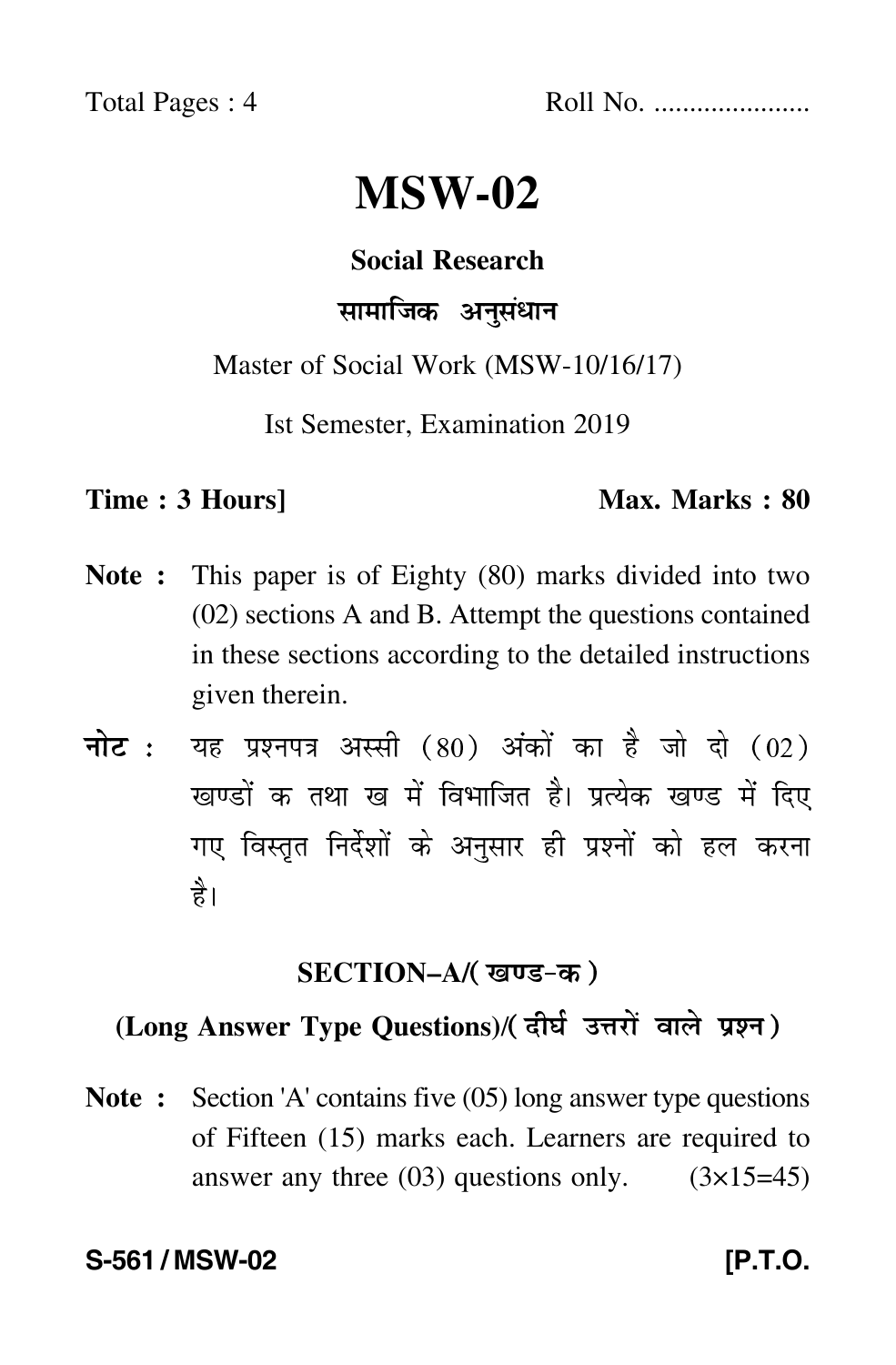- नोट : खण्ड 'क' में पाँच (05) दीर्घ उत्तरों वाले प्रश्न दिये गये हैं, प्रत्येक प्रश्न के लिए प्रन्द्रह (15) अंक निर्धारित हैं। शिक्षार्थियों को इनमें से केवल तीन (03) प्रश्नों के उत्तर देने हैं।
- What is Social Research ? Shed light on the relevance and 1. study area of Social Research.

सामाजिक अनुसंधान क्या है? सामाजिक शोध के अध्ययन क्षेत्र एवं सार्थकता पर प्रकाश डालिए।

- Explain with examples exploratory and descriptive Social  $2.$ Research. अन्वेषणात्मक और वर्णनात्मक सामाजिक अनुसंधानों को उदाहरण सहित समझाइए।
- What do you mean by Tabulation? Describe its utility and  $3.$ limitations

सारणीयन से आप क्या समझते हैं? इसकी उपयोगिता एवं सीमाओं की विवेचना कीजिए।

 $\mathbf{4}$ Discuss the important characteristics, types and merits of questionnaire.

प्रश्नावली की महत्त्वपूर्ण विशेषताएं, प्रकार तथा गुणों पर चर्चा कीजिए।

Explain Experimental Research with example. 5.

परीक्षणात्मक अनुसंधान की उदाहरण सहित व्याख्या कीजिए।

 $121$ S-561/MSW-02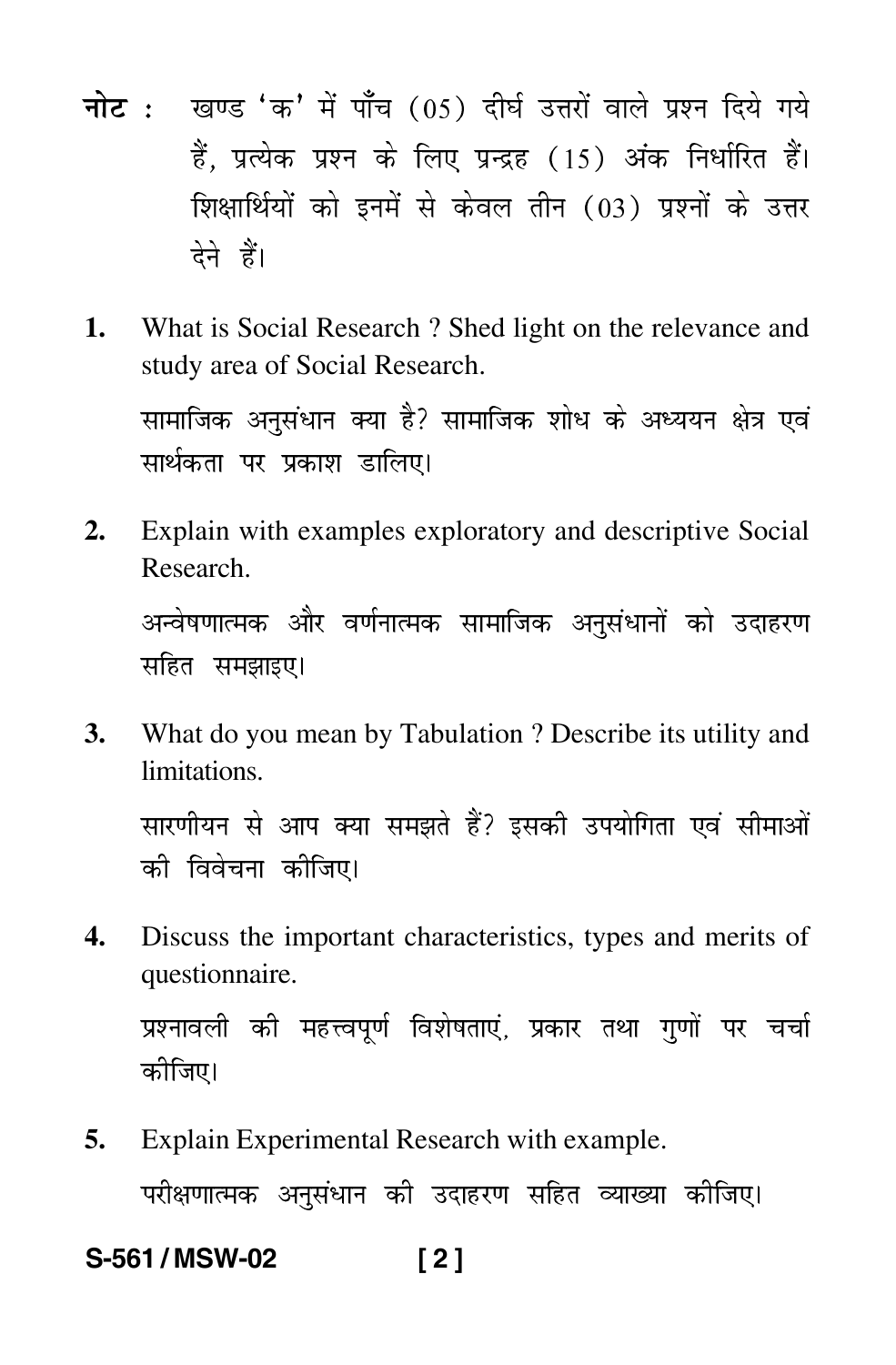#### SECTION-B/(खण्ड-ख)

## (Short Answer Type Questions)/(लघु उत्तरों वाले प्रश्न)

- Note: Section 'B' contains eight (08) short answer type questions of seven (07) marks each. Learners are required to answer any five (05) questions only.
- नोट: खण्ड 'ख' में आठ (08) लघु उत्तरों वाले प्रश्न दिये गये हैं. प्रत्येक प्रश्न के लिए सात (07) अंक निर्धारित हैं। शिक्षार्थियों को इनमें से केवल पाँच (05) प्रश्नों के उत्तर देने हैं।
- Explain characteristics of Social Research. 1. सामाजिक शोध की विशेषताओं का वर्णन कीजिए।
- Discuss importance of Case Study.  $2.$ वैयक्तिक अध्ययन के महत्त्व पर प्रकाश डालिए।
- Difference between Census and Sampling. **3.** जनगणना एवं निदर्शन में अन्तर स्पष्ट कीजिए।
- 4. Types of Data. तथ्यों के प्रकार।
- Demerits of Questionnaire techniques. 5. प्रश्नावली विधि के दोष।

S-561/MSW-02  $131$   $[P.T.O.]$ 

 $(5x7=35)$